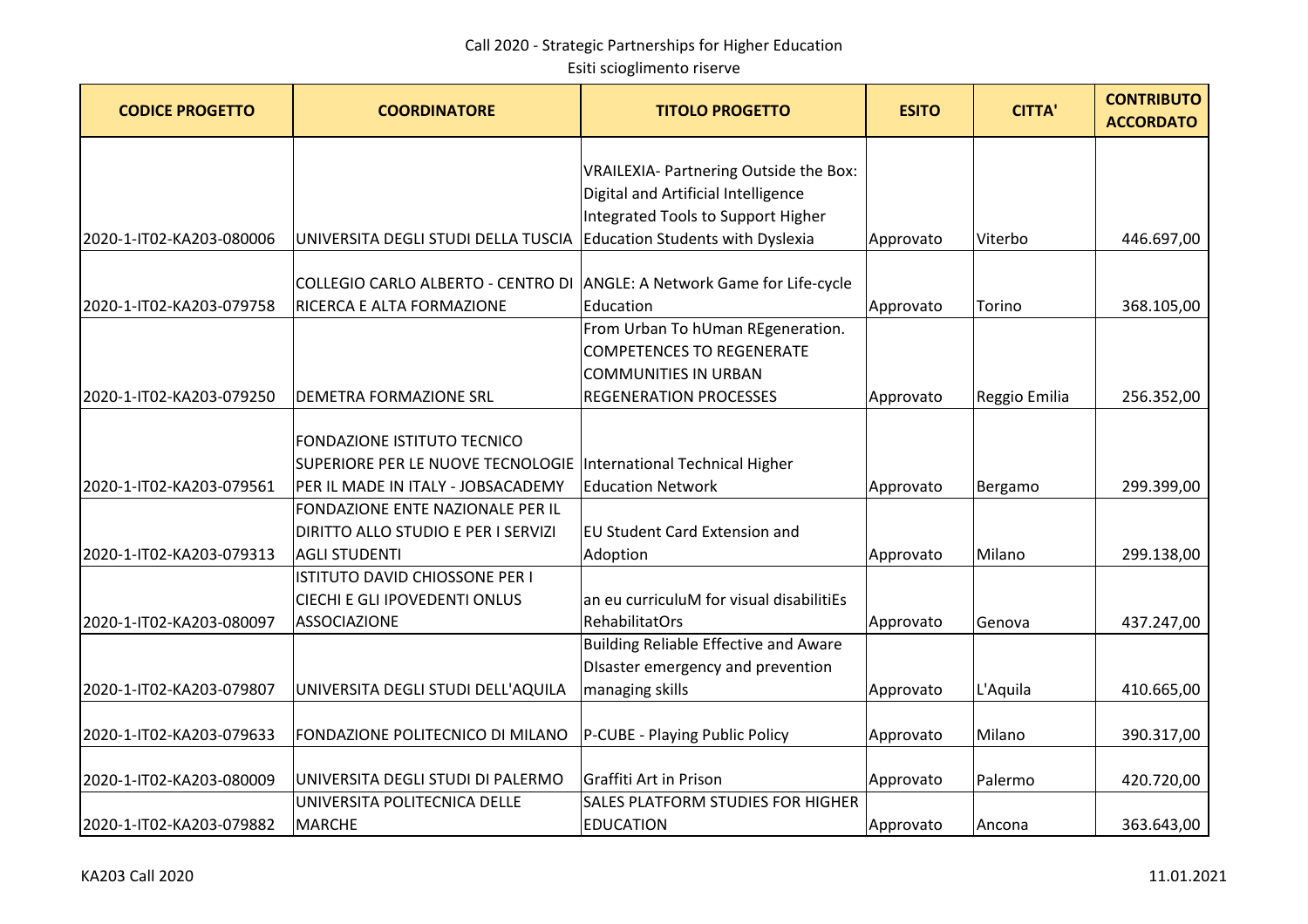| <b>CODICE PROGETTO</b>   | <b>COORDINATORE</b>                              | <b>TITOLO PROGETTO</b>                      | <b>ESITO</b> | <b>CITTA'</b> | <b>CONTRIBUTO</b><br><b>ACCORDATO</b> |
|--------------------------|--------------------------------------------------|---------------------------------------------|--------------|---------------|---------------------------------------|
|                          |                                                  |                                             |              |               |                                       |
|                          | UNIVERSITA DEGLI STUDI DI NAPOLI                 | <b>European Deans Council for Designing</b> |              |               |                                       |
| 2020-1-IT02-KA203-079952 | <b>FEDERICO II</b>                               | <b>Sustainability Impact Roadmaps</b>       | Approvato    | Napoli        | 349.745,00                            |
|                          |                                                  | Sharing European architectural              |              |               |                                       |
|                          |                                                  | heritage: innovative language teaching      |              |               |                                       |
|                          |                                                  | tools for academic and professional         |              |               |                                       |
|                          | UNIVERSITA DEGLI STUDI GABRIELE                  | mobility in Architecture and                |              |               |                                       |
| 2020-1-IT02-KA203-079511 | D'ANNUNZIO DI CHIETI-PESCARA                     | Construction                                | Approvato    | Chieti        | 288.815,00                            |
|                          | ALMA MATER STUDIORUM -                           |                                             |              |               |                                       |
| 2020-1-IT02-KA203-079902 | UNIVERSITA DI BOLOGNA                            | Fakespotting                                | Approvato    | Bologna       | 420.153,00                            |
|                          |                                                  |                                             |              |               |                                       |
|                          |                                                  | Mooc in Enology aimed at Reinforcing        |              |               |                                       |
|                          |                                                  | competences applying Game-based             |              |               |                                       |
|                          |                                                  | approach and Olfactive learning for the     |              |               |                                       |
| 2020-1-IT02-KA203-080040 | UNIVERSITA DEGLI STUDI DI FOGGIA                 | wine tasting                                | Approvato    | Foggia        | 371.500,00                            |
|                          |                                                  | <b>Sustainable Wellbeing</b>                |              |               |                                       |
|                          |                                                  | Entrepreneurship for Diversification in     |              |               |                                       |
| 2020-1-IT02-KA203-079927 | UNIVERSITA DEGLI STUDI DI PERUGIA                | Agriculture                                 | Approvato    | Perugia       | 386.408,00                            |
|                          |                                                  |                                             |              |               |                                       |
|                          | UNIVERSITA DEGLI STUDI NICCOLO                   | New Level of Integrated TEchniques for      |              |               |                                       |
| 2020-1-IT02-KA203-079527 | <b>CUSANO TELEMATICA ROMA</b>                    | Daylighting education                       | Approvato    | Roma          | 449.932,00                            |
|                          |                                                  | <b>Empower Competences for Onlife</b>       |              |               |                                       |
| 2020-1-IT02-KA203-079176 | FONDAZIONE LINK CAMPUS UNIVERSITY Learning in HE |                                             | Approvato    | Roma          | 416.430,00                            |
|                          |                                                  |                                             |              |               |                                       |
| 2020-1-IT02-KA203-079834 | UNIVERSITA DEGLI STUDI DI PALERMO                | Legal Reasoning and Cognitive Science       | Approvato    | Palermo       | 415.514,00                            |
|                          |                                                  | Digital Creativity for developing Digital   |              |               |                                       |
| 2020-1-IT02-KA203-079913 | POLITECNICO DI MILANO                            | Maturity future skills                      | Approvato    | Milano        | 374.136,00                            |
|                          |                                                  | Bridging the <gap> in Ancient Writing</gap> |              |               |                                       |
|                          | ALMA MATER STUDIORUM -                           | Cultures: ENhance COmpetences in the        |              |               |                                       |
| 2020-1-IT02-KA203-079585 | UNIVERSITA DI BOLOGNA                            | Digital Era                                 | Approvato    | Bologna       | 447.882,00                            |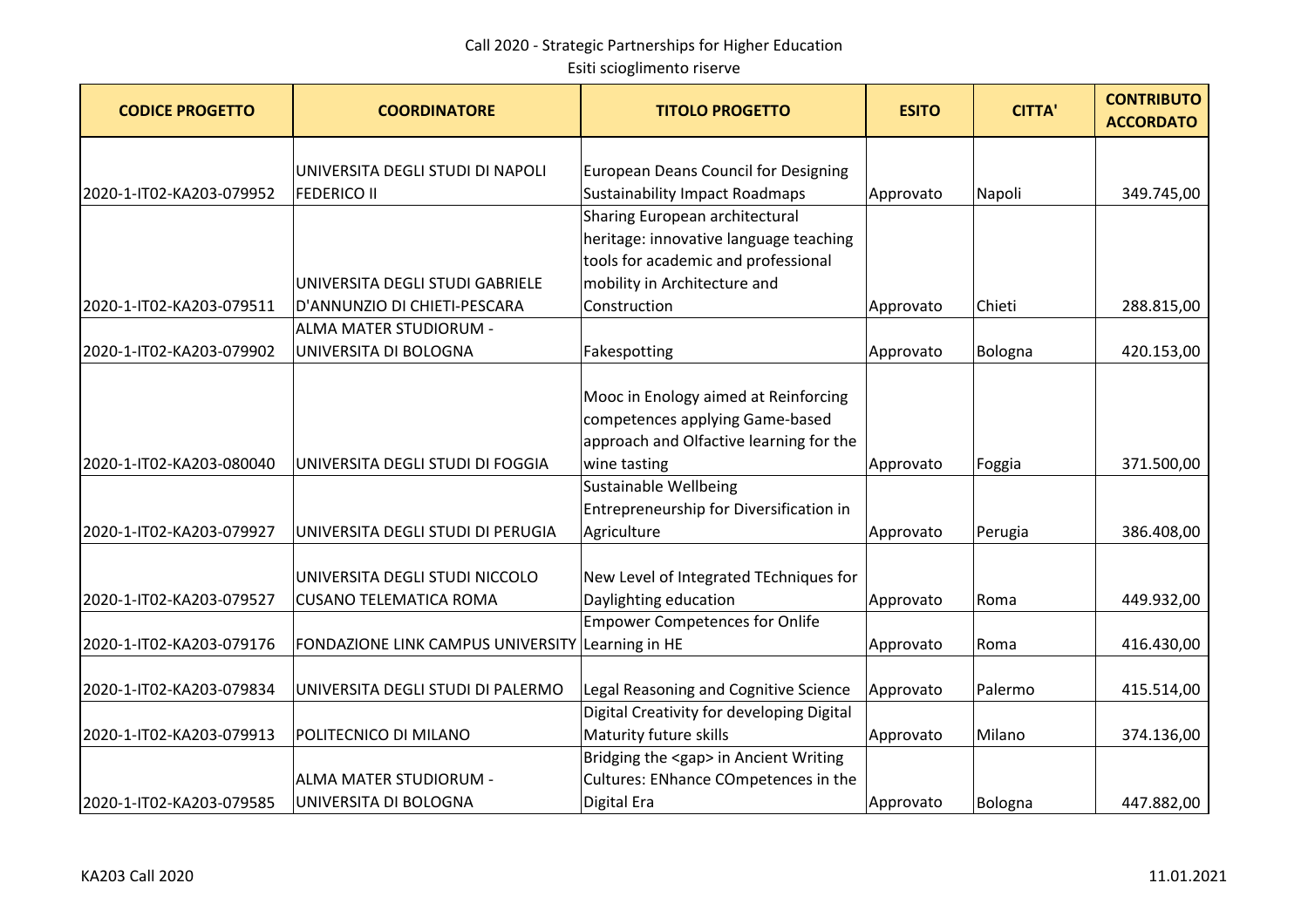| <b>CODICE PROGETTO</b>   | <b>COORDINATORE</b>                   | <b>TITOLO PROGETTO</b>                          | <b>ESITO</b>  | <b>CITTA'</b>    | <b>CONTRIBUTO</b><br><b>ACCORDATO</b> |
|--------------------------|---------------------------------------|-------------------------------------------------|---------------|------------------|---------------------------------------|
|                          |                                       |                                                 |               |                  |                                       |
|                          |                                       | "Development of opportunities in the            |               |                  |                                       |
|                          | IED ISTITUTO EUROPEO DI DESIGN        | field of design for technical careers           |               |                  |                                       |
| 2020-1-IT02-KA203-079775 | S.P.A.                                | through innovation-laboratories"                | Approvato     | Milano           | 188.918,00                            |
|                          |                                       | Research for Innovative Practices in            |               |                  |                                       |
|                          | <b>SCUOLA SUPERIORE PER MEDIATORI</b> | <b>Emergency Management of Erasmus</b>          |               |                  |                                       |
| 2020-1-IT02-KA203-079711 | LINGUISTICI CAROLINA ALBASIO          | Community                                       | Approvato     | Castellanza (VA) | 341.110,00                            |
|                          |                                       |                                                 |               |                  |                                       |
|                          |                                       | MappINg Cultural HERitage.                      |               |                  |                                       |
| 2020-1-IT02-KA203-079559 | UNIVERSITA DEGLI STUDI DI FIRENZE     | Geosciences VAlue in Higher Education Approvato |               | Firenze          | 292.618,00                            |
|                          | UNIONE DEGLI ASSESSORATI ALLE         |                                                 |               |                  |                                       |
|                          | POLITICHE SOCIO-SANITARIE, DELL       | STUD.IO: Sociability Through Urban              |               |                  |                                       |
| 2020-1-IT02-KA203-079833 | <b>ISTRUZIONE E DEL LAVORO</b>        | Design Innovation                               | Approvato     | Palermo          | 370.575,00                            |
|                          | FONDAZIONE ALMO COLLEGIO              | MEETS - Music in higher Education to            |               |                  |                                       |
| 2020-1-IT02-KA203-079408 | <b>BORROMEO</b>                       | dEvelop Transversal Skills                      | Approvato     | Pavia            | 283.530,00                            |
|                          |                                       |                                                 |               |                  |                                       |
|                          |                                       |                                                 | Approvato per |                  |                                       |
|                          | UNIVERSITA DEGLI STUDI DI ROMA TOR    | Procurement: digital Tools and                  | scioglimento  |                  |                                       |
| 2020-1-IT02-KA203-080049 | <b>VERGATA</b>                        | sustainable Goals                               | riserva       | Roma             | 261.722,00                            |
|                          |                                       |                                                 | Respinto per  |                  |                                       |
|                          |                                       | Advanced training on sustainable                | mancanza      |                  |                                       |
| 2020-1-IT02-KA203-079894 | UNIVERSITA DEGLI STUDI DI CAMERINO    | management of pastoral systems                  | fondi         | Camerino (MC)    |                                       |
|                          |                                       | Non-Formal(o)-Sophy - Academy and               | Respinto per  |                  |                                       |
|                          | LUNARIA ASSOCIAZIONE DI               | Civil Society for Youth Work                    | mancanza      |                  |                                       |
| 2020-1-IT02-KA203-079506 | PROMOZIONE SOCIALE                    | Enhancement                                     | fondi         | Roma             |                                       |
|                          |                                       |                                                 | Respinto per  |                  |                                       |
|                          | UNIMED - UNIONE DELLE UNIVERSITA      | Critical visual media Literacy for              | mancanza      |                  |                                       |
| 2020-1-IT02-KA203-080023 | <b>DEL MEDITERRANEO</b>               | Inclusion and emPowerment                       | fondi         | Roma             |                                       |
|                          |                                       |                                                 | Respinto per  |                  |                                       |
|                          |                                       | <b>Smart Museums And Resourceful</b>            | mancanza      |                  |                                       |
| 2020-1-IT02-KA203-079003 | ASSOCIAZIONE VOLTAIRE MEDIAZIONE      | Towns                                           | fondi         | Napoli           |                                       |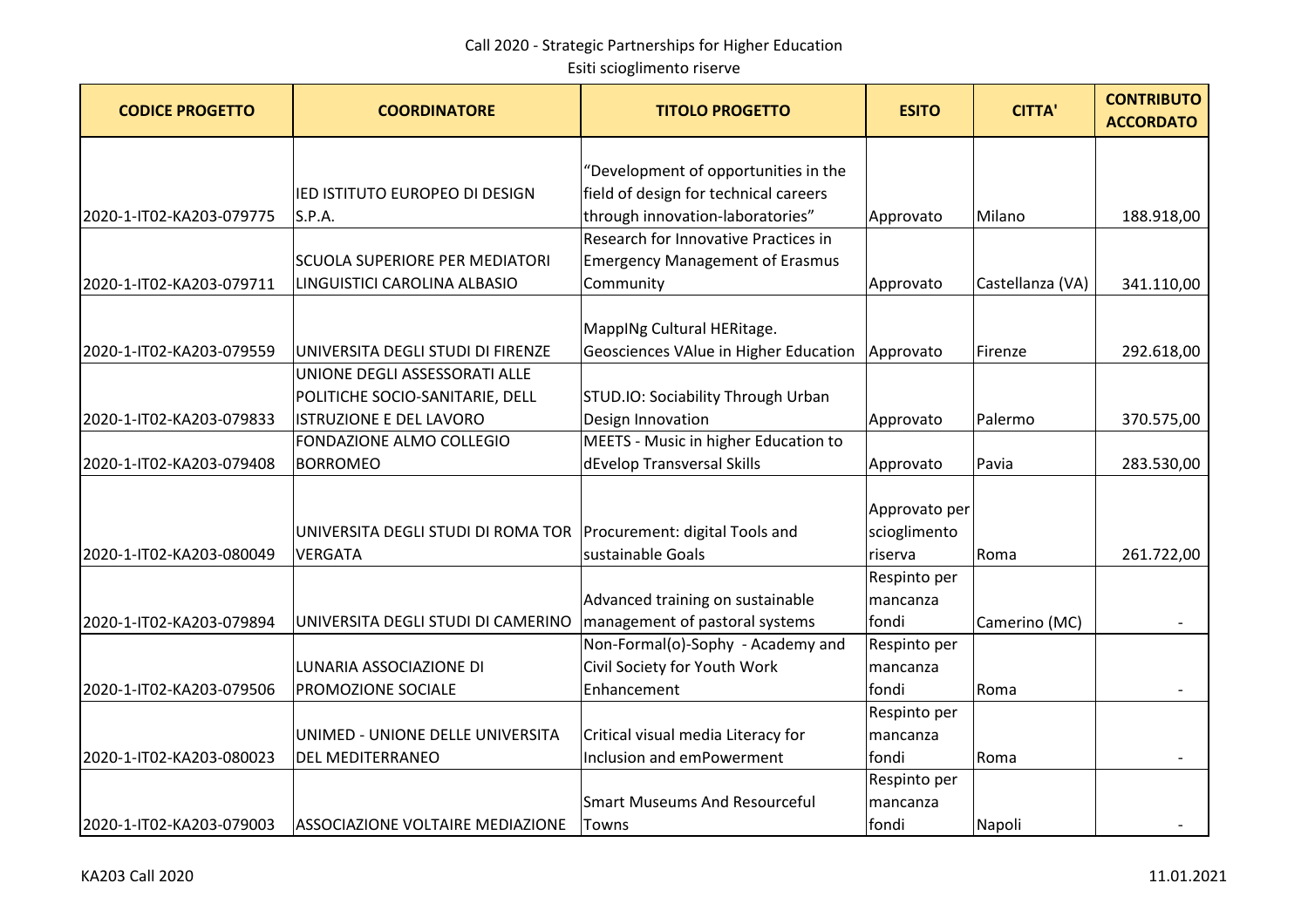| <b>CODICE PROGETTO</b>   | <b>COORDINATORE</b>                | <b>TITOLO PROGETTO</b>                    | <b>ESITO</b> | <b>CITTA'</b> | <b>CONTRIBUTO</b><br><b>ACCORDATO</b> |
|--------------------------|------------------------------------|-------------------------------------------|--------------|---------------|---------------------------------------|
|                          |                                    |                                           | Respinto per |               |                                       |
|                          |                                    | European Union for the Reinforcement      | mancanza     |               |                                       |
| 2020-1-IT02-KA203-079852 | <b>EUGEN - EUROPEAN GENERATION</b> | of the Soft Skills                        | fondi        | Roma          |                                       |
|                          |                                    |                                           |              |               |                                       |
|                          |                                    |                                           |              |               |                                       |
|                          |                                    | Bridging the gap between the land and     |              |               |                                       |
|                          |                                    | the sea in a virtual environment for      |              |               |                                       |
|                          |                                    | innovative teaching and community         | Respinto per |               |                                       |
|                          | UNIVERSITA' DEGLI STUDI DI MILANO- | involvement in the science of marine      | mancanza     |               |                                       |
| 2020-1-IT02-KA203-079995 | <b>BICOCCA</b>                     | geohazard and climate changes             | fondi        | Milano        |                                       |
|                          |                                    | Towards a European Landscape              | Respinto per |               |                                       |
|                          | UNIVERSITA DEGLI STUDI DI ROMA LA  | ecOnomy for a Sustainable urban           | mancanza     |               |                                       |
| 2020-1-IT02-KA203-079206 | SAPIENZA                           | development                               | fondi        | Roma          |                                       |
|                          |                                    |                                           |              |               |                                       |
|                          |                                    | Cultural Heritage and Archaeology for     | Respinto per |               |                                       |
|                          | UNIVERSITA DEGLI STUDI GABRIELE    | reconstructing Natural, Geological,       | mancanza     |               |                                       |
| 2020-1-IT02-KA203-079343 | D'ANNUNZIO DI CHIETI-PESCARA       | <b>Environmental and Social events</b>    | fondi        | Chieti        |                                       |
|                          |                                    |                                           |              |               |                                       |
|                          |                                    | Mapping transborder competences:          | Respinto per |               |                                       |
|                          |                                    | connecting migration legal clinics for an | mancanza     |               |                                       |
| 2020-1-IT02-KA203-079650 | UNIVERSITA DEGLI STUDI ROMA TRE    | inclusive academy                         | fondi        | Roma          | $\overline{\phantom{a}}$              |
|                          |                                    |                                           | Respinto per |               |                                       |
|                          |                                    |                                           | mancanza     |               |                                       |
| 2020-1-IT02-KA203-079910 | UNIVERSITA DEGLI STUDI DELL'AQUILA | <b>EPIdemiology &amp; GEOmatic</b>        | fondi        | L'Aquila      |                                       |
|                          |                                    |                                           | Respinto per |               |                                       |
|                          | UNIVERSITA DEGLI STUDI DI ROMA LA  | <b>URBAN transdisciplinary Action</b>     | mancanza     |               |                                       |
| 2020-1-IT02-KA203-079546 | <b>SAPIENZA</b>                    | <b>Research Training</b>                  | fondi        | Roma          |                                       |
|                          |                                    | Urban Climate Change Research             |              |               |                                       |
|                          |                                    | Network for Higher Education: Climate-    | Respinto per |               |                                       |
|                          | UNIVERSITA DEGLI STUDI DI NAPOLI   | Resilient Planning, Design and            | mancanza     |               |                                       |
| 2020-1-IT02-KA203-079816 | <b>FEDERICO II</b>                 | <b>Governance of Cities</b>               | fondi        | Napoli        |                                       |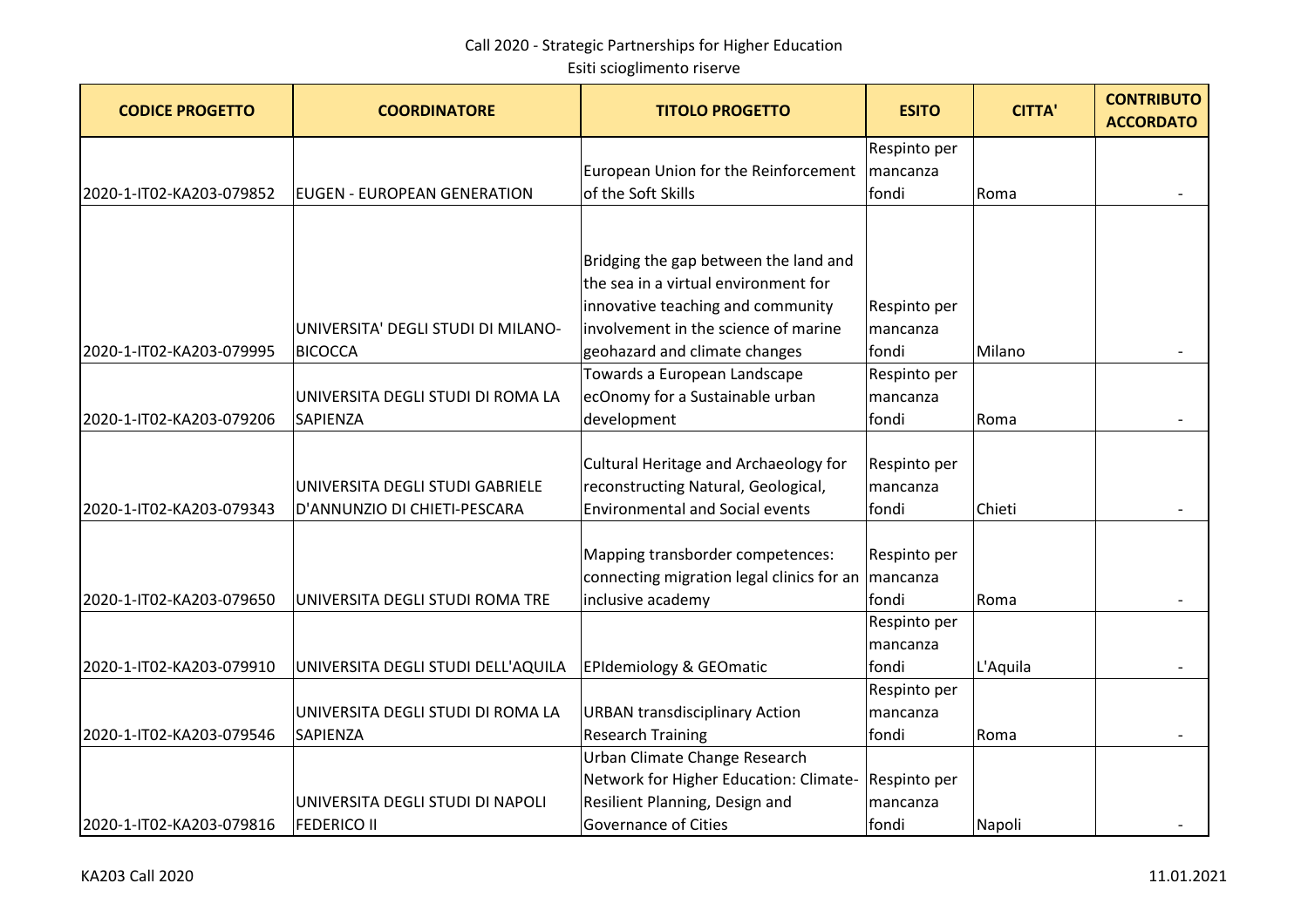| <b>CODICE PROGETTO</b>   | <b>COORDINATORE</b>                | <b>TITOLO PROGETTO</b>                               | <b>ESITO</b> | <b>CITTA'</b> | <b>CONTRIBUTO</b><br><b>ACCORDATO</b> |
|--------------------------|------------------------------------|------------------------------------------------------|--------------|---------------|---------------------------------------|
|                          |                                    |                                                      |              |               |                                       |
|                          |                                    | REcube: REpair, REvive, REuse -                      |              |               |                                       |
|                          |                                    | Enhancing the knowledge about how to Respinto per    |              |               |                                       |
|                          |                                    | preserve modern and contemporary                     | mancanza     |               |                                       |
| 2020-1-IT02-KA203-079805 | POLITECNICO DI MILANO              | concrete architecture in Europe                      | fondi        | Milano        |                                       |
|                          |                                    |                                                      | Respinto per |               |                                       |
|                          |                                    | Competition On New Transports for                    | mancanza     |               |                                       |
| 2020-1-IT02-KA203-079972 | UNIVERSITA DEGLI STUDI DI PERUGIA  | <b>Education of STudents</b>                         | fondi        | Perugia       |                                       |
|                          |                                    | SuperFastLearning toolboxes for                      | Respinto per |               |                                       |
|                          |                                    | developing engaging elearning contents               | mancanza     |               |                                       |
| 2020-1-IT02-KA203-079789 | UNIVERSITA DI PISA                 | in STEM education                                    | fondi        | Pisa          |                                       |
|                          |                                    |                                                      | Respinto per |               |                                       |
|                          |                                    |                                                      | mancanza     |               |                                       |
| 2020-1-IT02-KA203-080011 | UNIVERSITA DEGLI STUDI DELL'AQUILA | <b>STE(A)M Inclusiveness New Goals</b>               | fondi        | L'Aquila      |                                       |
|                          |                                    | Neet prevention in Educational systems               |              |               |                                       |
|                          |                                    | through positive Future vision                       | Respinto per |               |                                       |
|                          | UNIVERSITA DEGLI STUDI DI NAPOLI   | Enhancing Learning and teacher                       | mancanza     |               |                                       |
| 2020-1-IT02-KA203-080073 | <b>FEDERICO II</b>                 | Education                                            | fondi        | Napoli        |                                       |
|                          |                                    |                                                      | Respinto per |               |                                       |
|                          | ALMA MATER STUDIORUM -             | Learning Through Dialogue and Inquiry                | mancanza     |               |                                       |
| 2020-1-IT02-KA203-079744 | UNIVERSITA DI BOLOGNA              | in Higher Education                                  | fondi        | Bologna       |                                       |
|                          |                                    |                                                      |              |               |                                       |
|                          |                                    | BIM educational tool used by                         |              |               |                                       |
|                          |                                    | integration of innovative technologies'              | Respinto per |               |                                       |
|                          | UNIVERSITA DEGLI STUDI DI ROMA LA  | data for accessing and understanding of $ $ mancanza |              |               |                                       |
| 2020-1-IT02-KA203-079651 | SAPIENZA                           | architectural heritage conservation                  | fondi        | Roma          |                                       |
|                          |                                    | An Inclusive and Innovative learning                 | Respinto per |               |                                       |
|                          | ALMA MATER STUDIORUM -             | tool for Visually impaired and Blind                 | mancanza     |               |                                       |
| 2020-1-IT02-KA203-079779 | UNIVERSITA DI BOLOGNA              | people                                               | fondi        | Bologna       |                                       |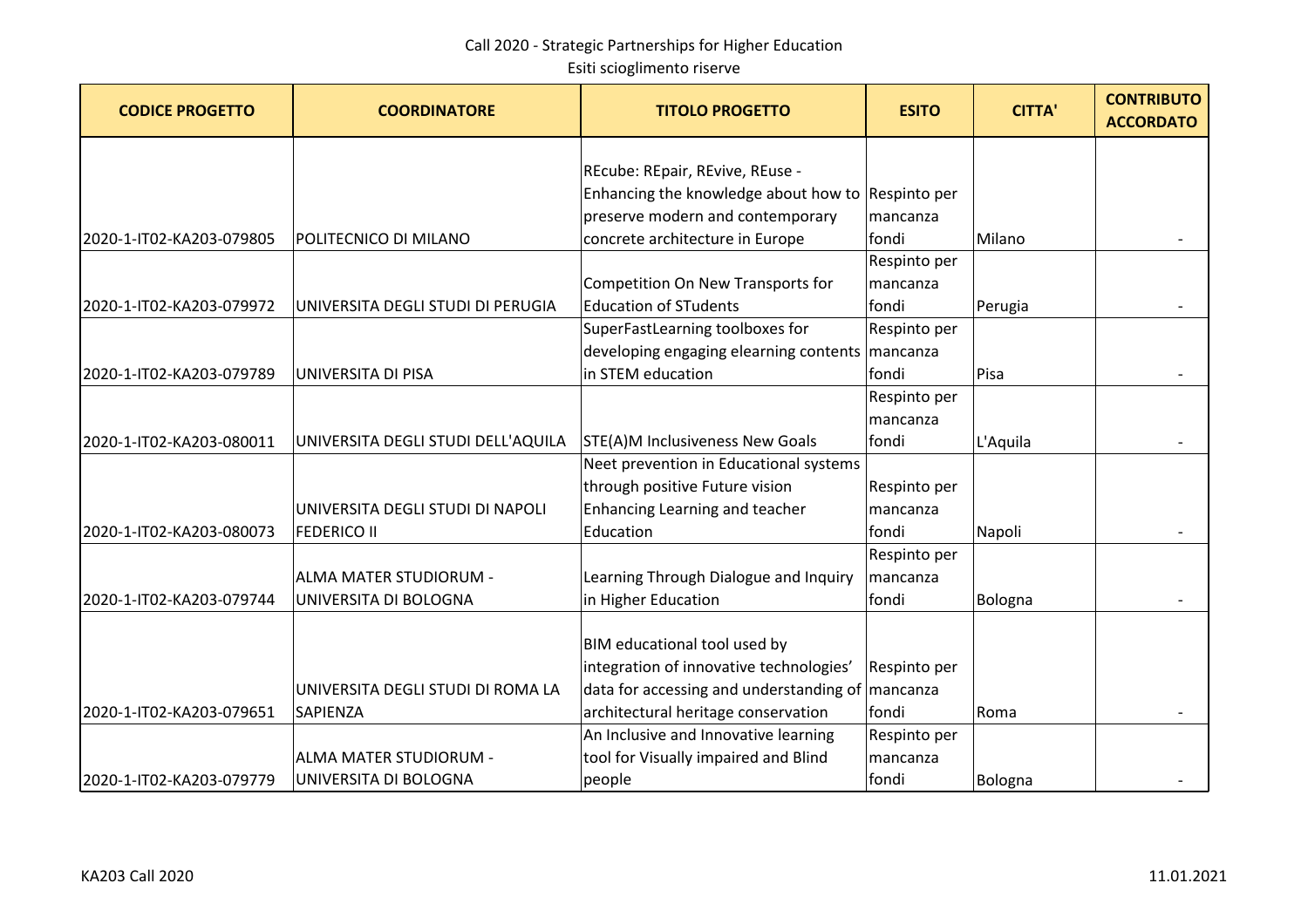| <b>CODICE PROGETTO</b>   | <b>COORDINATORE</b>                | <b>TITOLO PROGETTO</b>                   | <b>ESITO</b> | <b>CITTA'</b> | <b>CONTRIBUTO</b><br><b>ACCORDATO</b> |
|--------------------------|------------------------------------|------------------------------------------|--------------|---------------|---------------------------------------|
|                          |                                    |                                          |              |               |                                       |
|                          |                                    | Incentivi pubblici per l'auto-           |              |               |                                       |
|                          |                                    | imprenditorialità: confronto tra le      | Respinto per |               |                                       |
|                          | UNIVERSITA DEGLI STUDI DI NAPOLI   | politiche degli Stati Membri e soluzioni | mancanza     |               |                                       |
| 2020-1-IT02-KA203-080008 | <b>FEDERICO II</b>                 | per il monitoraggio della loro efficacia | fondi        | Napoli        |                                       |
|                          |                                    |                                          | Respinto per |               |                                       |
|                          |                                    |                                          | mancanza     |               |                                       |
| 2020-1-IT02-KA203-079621 | ISTITUTO GIANNINA GASLINI          | ROSETTA for enabling inclusion           | fondi        | Genova        |                                       |
|                          |                                    |                                          | Respinto per |               |                                       |
|                          |                                    | E-TRAINEE. Open Mobility System for      | mancanza     |               |                                       |
| 2020-1-IT02-KA203-079245 | <b>SEND</b>                        | Traineeship.                             | fondi        | Palermo       |                                       |
|                          |                                    | PERSPECTIVE - For a New                  |              |               |                                       |
|                          |                                    | Methodological Viewpoint on the          | Respinto per |               |                                       |
|                          |                                    | Academic Teaching of Islamic Studies     | mancanza     |               |                                       |
| 2020-1-IT02-KA203-080005 | UNIVERSITA DEGLI STUDI DI CAGLIARI | Sector                                   | fondi        | Cagliari      |                                       |
|                          |                                    |                                          | Respinto per |               |                                       |
|                          | ALMA MATER STUDIORUM -             |                                          | mancanza     |               |                                       |
| 2020-1-IT02-KA203-079007 | UNIVERSITA DI BOLOGNA              | MEASUREMENT EMOTIONAL SKILLS             | fondi        | Bologna       |                                       |
|                          |                                    |                                          | Respinto per |               |                                       |
|                          |                                    | DELIBERATIVE DEMOCRACY PRACTICES         | mancanza     |               |                                       |
| 2020-1-IT02-KA203-079363 | UNIVERSITA DEGLI STUDI DI CAMERINO | <b>AND TRAINING</b>                      | fondi        | Camerino (MC) |                                       |
|                          |                                    |                                          |              |               |                                       |
|                          |                                    | Building profiles and transnational      |              |               |                                       |
|                          |                                    | training paths for professionals in      |              |               |                                       |
|                          |                                    | motor sciences and physical activities   | Respinto per |               |                                       |
|                          | UNIVERSITA DEGLI STUDI DI ROMA     | specialized in reconditioning of people  | mancanza     |               |                                       |
| 2020-1-IT02-KA203-079282 | <b>FORO ITALICO</b>                | with Coronary heart disease              | fondi        | Roma          |                                       |
|                          |                                    | F&F: Innovative learning tools for       | Respinto per |               |                                       |
|                          | UNIVERSITA CATTOLICA DEL SACRO     | fashion&food convergence and             | mancanza     |               |                                       |
| 2020-1-IT02-KA203-079428 | <b>CUORE</b>                       | sustainability                           | fondi        | Milano        |                                       |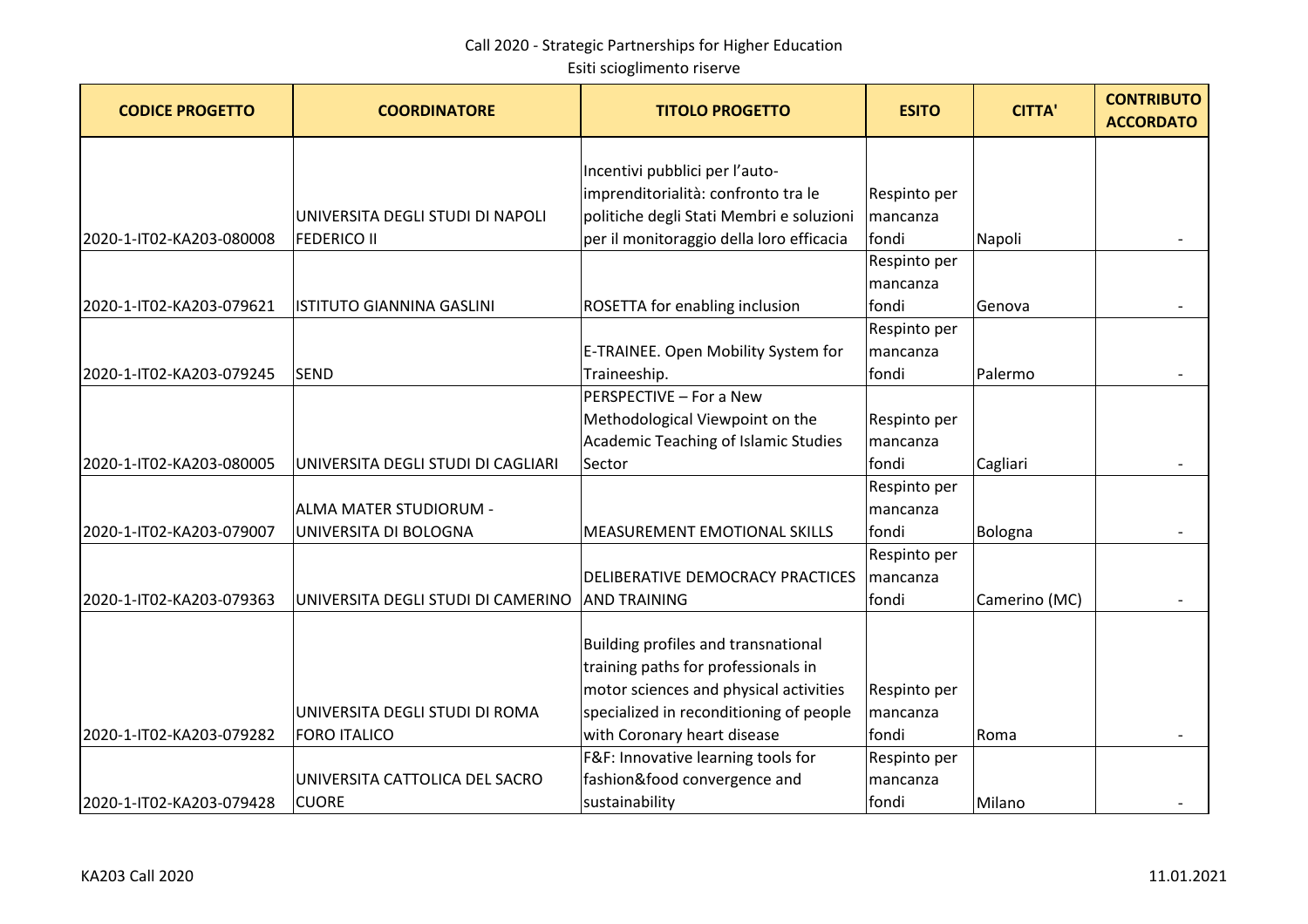| <b>CODICE PROGETTO</b>   | <b>COORDINATORE</b>                | <b>TITOLO PROGETTO</b>                     | <b>ESITO</b> | <b>CITTA'</b> | <b>CONTRIBUTO</b><br><b>ACCORDATO</b> |
|--------------------------|------------------------------------|--------------------------------------------|--------------|---------------|---------------------------------------|
|                          |                                    |                                            | Respinto per |               |                                       |
|                          | ALMA MATER STUDIORUM -             | Computer-based Visualisation of            | mancanza     |               |                                       |
| 2020-1-IT02-KA203-079697 | UNIVERSITA DI BOLOGNA              | Architectural Cultural Heritage            | fondi        | Bologna       |                                       |
|                          |                                    |                                            |              |               |                                       |
|                          |                                    | Artificial Intelligence and Innovation in  | Respinto per |               |                                       |
|                          |                                    | Economics and Business. Developing         | mancanza     |               |                                       |
| 2020-1-IT02-KA203-079639 | UNIVERSITA DEGLI STUDI DI MACERATA | skills by Ethics                           | fondi        | Macerata      |                                       |
|                          |                                    |                                            | Respinto per |               |                                       |
|                          |                                    |                                            | mancanza     |               |                                       |
| 2020-1-IT02-KA203-079986 | UNIVERSITA DEGLI STUDI ROMA TRE    | <b>HEritage Adaptive Reuse and Tourism</b> | fondi        | Roma          |                                       |
|                          |                                    | Digital Competence Center for Data and     | Respinto per |               |                                       |
|                          | UNIVERSITA' DEGLI STUDI DI MILANO- | Web Engineering in European Higher         | mancanza     |               |                                       |
| 2020-1-IT02-KA203-080048 | <b>BICOCCA</b>                     | Education                                  | fondi        | Milano        |                                       |
|                          | ISTITUTO ZOOPROFILATTICO           |                                            | Respinto per |               |                                       |
|                          | SPERIMENTALE DELL'UMBRIA E DELLE   | <b>Storytelling and Gamification of</b>    | mancanza     |               |                                       |
| 2020-1-IT02-KA203-079673 | <b>MARCHE "TOGO ROSATI"</b>        | Zoonoses in a One Health perspective       | fondi        | Perugia       | $\overline{\phantom{a}}$              |
|                          |                                    |                                            | Respinto per |               |                                       |
|                          |                                    | Learning Outcomes Generation for           | mancanza     |               |                                       |
| 2020-1-IT02-KA203-080045 | UNIVERSITA DEGLI STUDI DELL'AQUILA | Innovative Skills for Teachers LOG-IST     | fondi        | L'Aquila      | $\overline{\phantom{a}}$              |
|                          |                                    |                                            | Respinto per |               |                                       |
|                          |                                    |                                            | mancanza     |               |                                       |
| 2020-1-IT02-KA203-079762 | UNIVERSITA CA' FOSCARI VENEZIA     | Arts in Management                         | fondi        | Venezia       |                                       |
|                          |                                    |                                            | Respinto per |               |                                       |
|                          |                                    | The European Green and Soft Skills         | mancanza     |               |                                       |
| 2020-1-IT02-KA203-080050 | FEDERTURISMO CONFINDUSTRIA         | Passport                                   | fondi        | Roma          |                                       |
|                          |                                    | Anywhere Language and Culture              |              |               |                                       |
|                          |                                    | learning for a Better application of       |              |               |                                       |
|                          |                                    | European multilingualism using             | Respinto per |               |                                       |
|                          |                                    | Tangible user interfaces for               | mancanza     |               |                                       |
| 2020-1-IT02-KA203-079513 | UNIVERSITA DEGLI STUDI DI FIRENZE  | International students                     | fondi        | Florence      |                                       |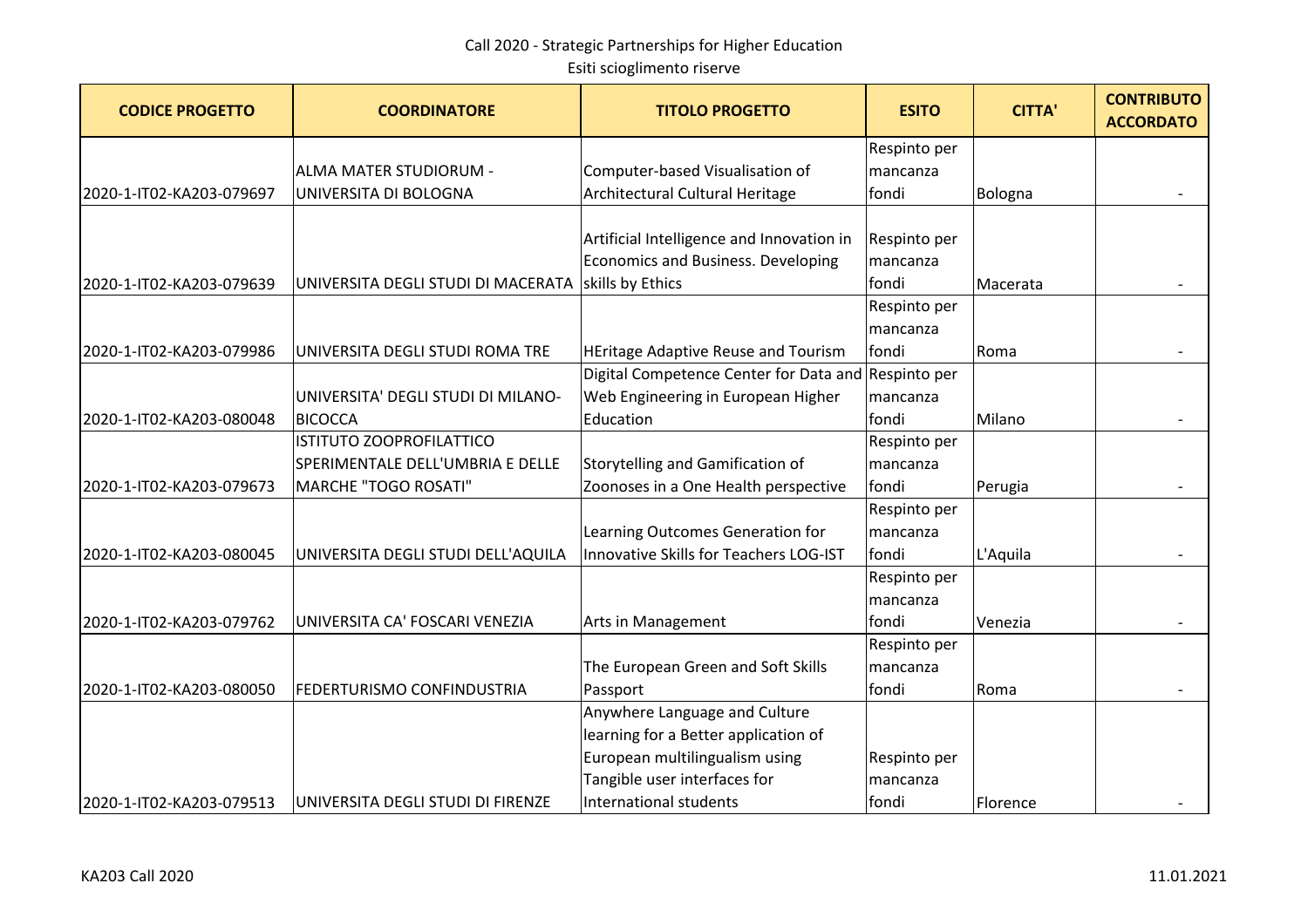| <b>CODICE PROGETTO</b>   | <b>COORDINATORE</b>                 | <b>TITOLO PROGETTO</b>                                                            | <b>ESITO</b>             | <b>CITTA'</b> | <b>CONTRIBUTO</b><br><b>ACCORDATO</b> |
|--------------------------|-------------------------------------|-----------------------------------------------------------------------------------|--------------------------|---------------|---------------------------------------|
|                          |                                     |                                                                                   | Respinto per             |               |                                       |
|                          |                                     |                                                                                   | mancanza                 |               |                                       |
| 2020-1-IT02-KA203-079249 | UNIVERSITA DEGLI STUDI DI SALERNO   | <b>Digital Humanist Plus</b>                                                      | fondi                    | Fisciano (SA) | $\overline{\phantom{a}}$              |
|                          | ALMA MATER STUDIORUM -              | WeTell - Storytelling and Civic                                                   |                          |               |                                       |
| 2020-1-IT02-KA203-079728 | UNIVERSITA DI BOLOGNA               | Awareness                                                                         | Respinto                 | Bologna       |                                       |
|                          |                                     | Technology, entertainment, design for                                             | Respinto per             |               |                                       |
|                          |                                     | <b>CAREER guidance: Tools Addressing Life</b>                                     | mancanza                 |               |                                       |
| 2020-1-IT02-KA203-079465 | UNIVERSITA DEGLI STUDI DI CAMERINO  | skillS                                                                            | fondi                    | Camerino (MC) |                                       |
|                          |                                     | <b>Immersive Design and New Digital</b><br>Competences for the Rehabilitation and | Respinto per<br>mancanza |               |                                       |
| 2020-1-IT02-KA203-079521 | UNIVERSITA DEGLI STUDI DI FERRARA   | Valorization of the Built Heritage                                                | fondi                    | Ferrara       |                                       |
|                          |                                     |                                                                                   | Respinto per             |               |                                       |
|                          | UNIVERSITA DEGLI STUDI DI NAPOLI    | Mooc and Open Badges for                                                          | mancanza                 |               |                                       |
| 2020-1-IT02-KA203-079312 | <b>FEDERICO II</b>                  | Competences on Algotihm Audit                                                     | fondi                    | Napoli        |                                       |
|                          |                                     |                                                                                   | Respinto per             |               |                                       |
|                          |                                     | Higher Educational courses in data                                                | mancanza                 |               |                                       |
| 2020-1-IT02-KA203-079866 | UNIVERSITA DEGLI STUDI DELLA TUSCIA | <b>JOUrnalism</b>                                                                 | fondi                    | Viterbo       |                                       |
|                          |                                     |                                                                                   | Respinto per             |               |                                       |
|                          |                                     | MULTIDISCIPLINARY APPROACH TO                                                     | mancanza                 |               |                                       |
| 2020-1-IT02-KA203-079795 | UNIVERSITA DEGLI STUDI DI PERUGIA   | PAIN MEDICINE AND PAIN THERAPY                                                    | fondi                    | Perugia       |                                       |
|                          |                                     | <b>INTEREURISLAND Smart world -</b>                                               |                          |               |                                       |
|                          |                                     | Innovative strategies for                                                         |                          |               |                                       |
|                          |                                     | internationalizing university &                                                   |                          |               |                                       |
|                          |                                     | community social responsibility and                                               | Respinto per             |               |                                       |
|                          |                                     | Service Learning in a Glo-Cal                                                     | mancanza                 |               |                                       |
| 2020-1-IT02-KA203-080007 | <b>ENARS</b>                        | perspective                                                                       | fondi                    | Padova        |                                       |
|                          |                                     |                                                                                   | Respinto per             |               |                                       |
|                          |                                     | Multiversity - Terza missione, comunità                                           | mancanza                 |               |                                       |
| 2020-1-IT02-KA203-079379 | UNIVERSITA DEGLI STUDI DI SALERNO   | e sviluppo sostenibile                                                            | fondi                    | Fisciano (SA) |                                       |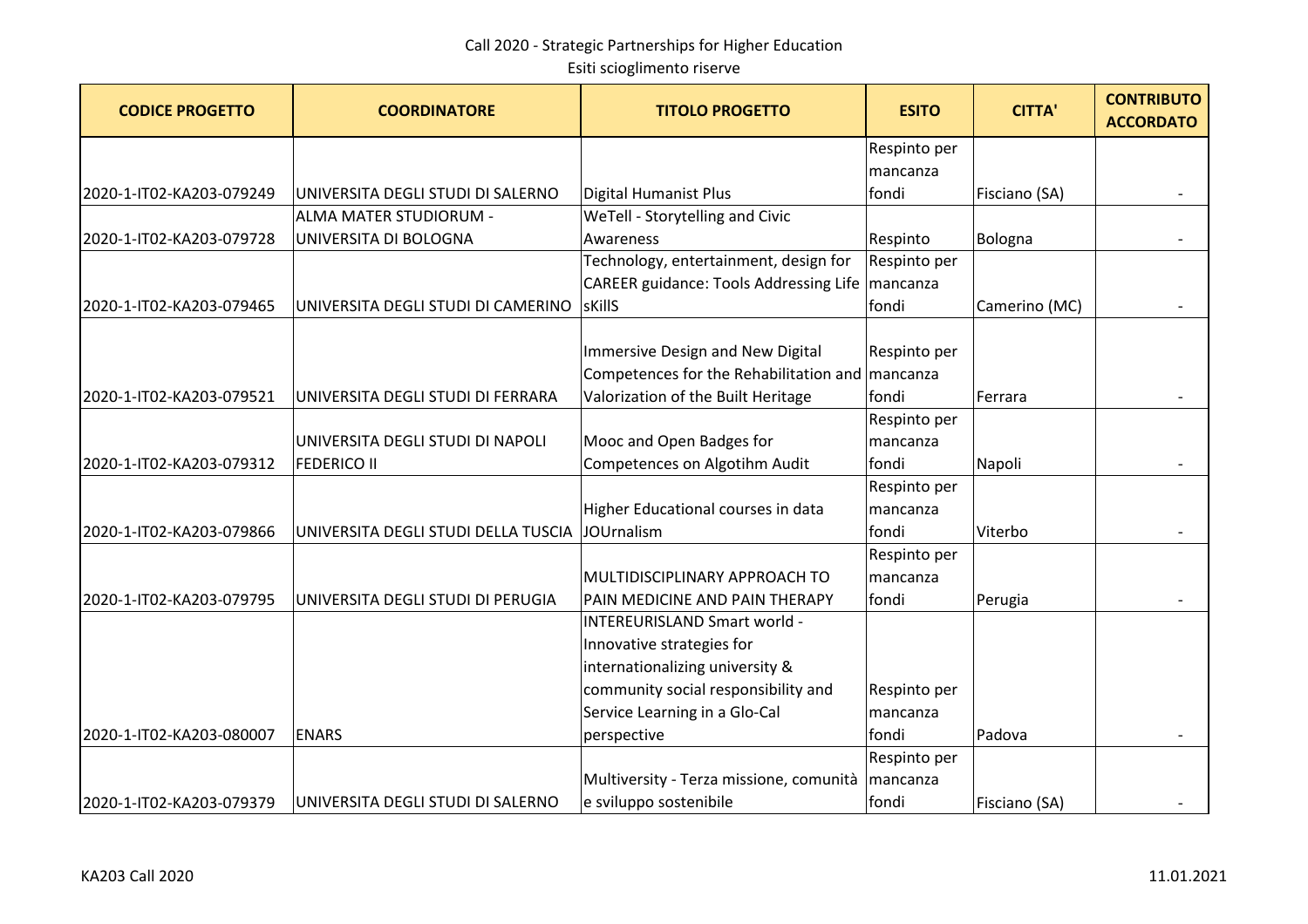| <b>CODICE PROGETTO</b>   | <b>COORDINATORE</b>                 | <b>TITOLO PROGETTO</b>                               | <b>ESITO</b> | <b>CITTA'</b> | <b>CONTRIBUTO</b><br><b>ACCORDATO</b> |
|--------------------------|-------------------------------------|------------------------------------------------------|--------------|---------------|---------------------------------------|
|                          |                                     |                                                      |              |               |                                       |
|                          |                                     | "Special Needs by Placebo": Platform to Respinto per |              |               |                                       |
|                          | ALMA MATER STUDIORUM -              | Advise, Normalize And Control its                    | mancanza     |               |                                       |
| 2020-1-IT02-KA203-079448 | UNIVERSITA DI BOLOGNA               | European Administration.                             | fondi        | Bologna       |                                       |
|                          |                                     | Mediterranean Awareness DiEt in                      |              |               |                                       |
|                          |                                     | EUrope as an opportunity for                         | Respinto per |               |                                       |
|                          |                                     | education, employment and social                     | mancanza     |               |                                       |
| 2020-1-IT02-KA203-080046 | <b>ASSOCIAZIONE BIOS</b>            | cohesion                                             | fondi        | Messina       |                                       |
|                          |                                     | Strengthening International                          | Respinto per |               |                                       |
|                          |                                     | Partnerships to Meet Protected Area                  | mancanza     |               |                                       |
| 2020-1-IT02-KA203-079750 | POLITECNICO DI TORINO               | Challenges                                           | fondi        | Torino        |                                       |
|                          |                                     |                                                      | Respinto per |               |                                       |
|                          |                                     |                                                      | mancanza     |               |                                       |
| 2020-1-IT02-KA203-079731 | UNIVERSITA DEGLI STUDI DI UDINE     | A language learning app for tourism                  | fondi        | Udine         |                                       |
|                          |                                     |                                                      | Respinto per |               |                                       |
|                          |                                     | Design of the higher educational spaces   mancanza   |              |               |                                       |
| 2020-1-IT02-KA203-079418 | UNIVERSITA DEGLI STUDI ROMA TRE     | - Making better learning environments                | fondi        | Roma          |                                       |
|                          |                                     |                                                      | Respinto per |               |                                       |
|                          | UNIVERSITA DEGLI STUDI DI BARI ALDO | Medical education and innovation for a               | mancanza     |               |                                       |
| 2020-1-IT02-KA203-079134 | <b>MORO</b>                         | comprehensive surgery approach                       | fondi        | Bari          |                                       |
|                          |                                     |                                                      |              |               |                                       |
|                          |                                     | University Network per ridurre la                    |              |               |                                       |
|                          |                                     | segregazione mediante lo scambio e il                | Respinto per |               |                                       |
|                          | UNIVERSITA DEGLI STUDI DI NAPOLI    | sostegno all'innovazione nell'istruzione             | mancanza     |               |                                       |
| 2020-1-IT02-KA203-079566 | <b>FEDERICO II</b>                  | superiore                                            | fondi        | Napoli        |                                       |
|                          |                                     |                                                      |              |               |                                       |
|                          |                                     | diversHUBility - percorsi di formazione              | Respinto per |               |                                       |
|                          |                                     | e di avviamento all'imprenditorialità                | mancanza     |               |                                       |
| 2020-1-IT02-KA203-079372 | UNIVERSITA DEGLI STUDI DI SALERNO   | per persone con disabilità                           | fondi        | Fisciano (SA) |                                       |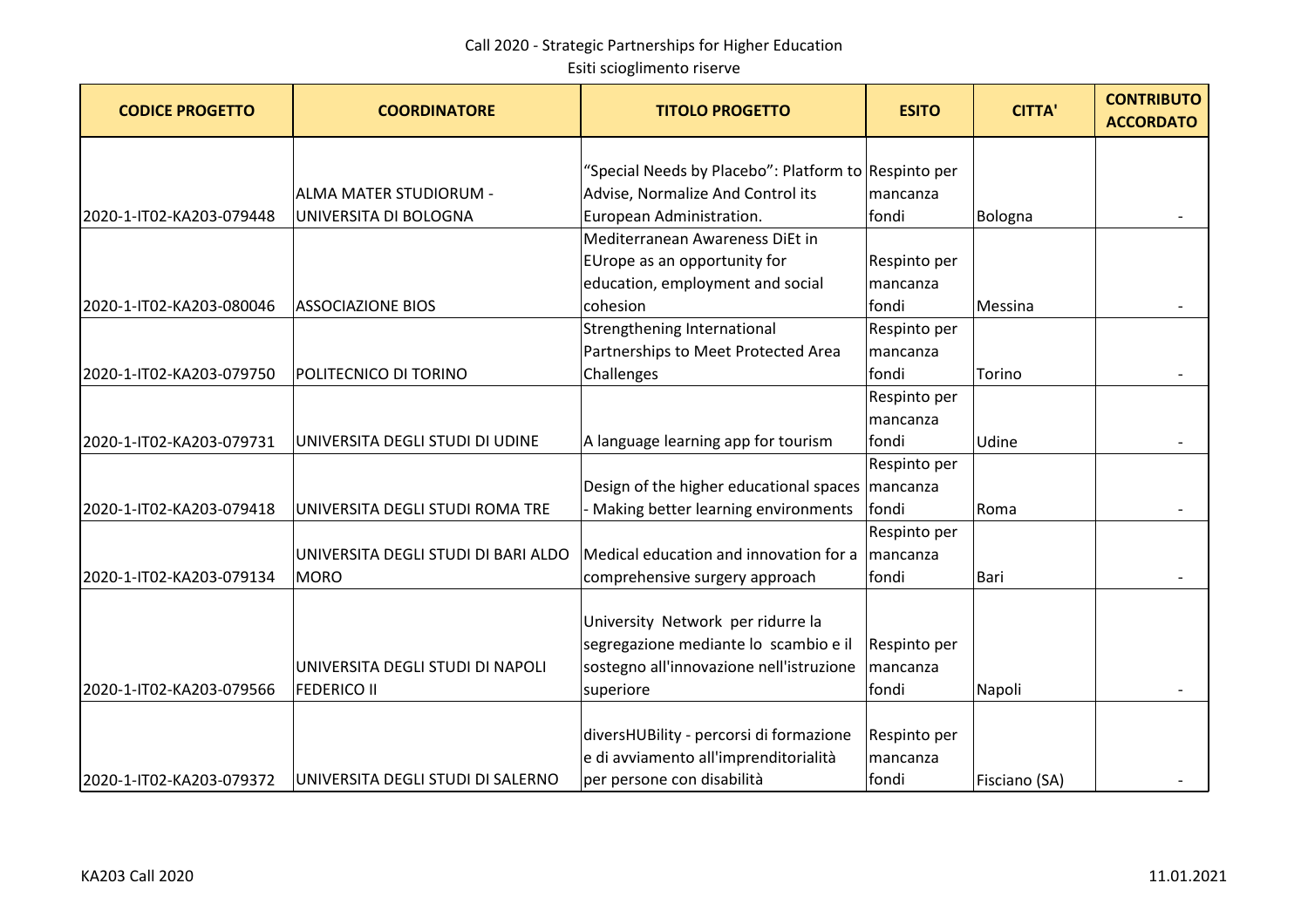| <b>CODICE PROGETTO</b>   | <b>COORDINATORE</b>                                               | <b>TITOLO PROGETTO</b>                                                                    | <b>ESITO</b>                      | <b>CITTA'</b> | <b>CONTRIBUTO</b><br><b>ACCORDATO</b> |
|--------------------------|-------------------------------------------------------------------|-------------------------------------------------------------------------------------------|-----------------------------------|---------------|---------------------------------------|
|                          |                                                                   |                                                                                           | Respinto per                      |               |                                       |
|                          | <b>OSSERVATORIO CENTRO STUDI DI</b>                               |                                                                                           | mancanza                          |               |                                       |
| 2020-1-IT02-KA203-079932 | <b>INFORMATICA GIURIDICA</b>                                      | Why teach about migration?                                                                | fondi                             | Taranto       |                                       |
|                          |                                                                   | Legality Ability: Data Analytics to                                                       | Respinto per                      |               |                                       |
|                          |                                                                   | promote legality culture among                                                            | mancanza                          |               |                                       |
| 2020-1-IT02-KA203-079310 | UNIVERSITA DEL SALENTO                                            | students                                                                                  | fondi                             | Lecce         |                                       |
|                          | <b>FONDAZIONE ISTITUTO TECNICO</b>                                |                                                                                           |                                   |               |                                       |
|                          | <b>SUPERIORE PER TECNOLOGIE</b>                                   |                                                                                           | Respinto per                      |               |                                       |
|                          | INNOVATIVE PER I BENI E LE ATTIVITÀ                               |                                                                                           | mancanza                          |               |                                       |
| 2020-1-IT02-KA203-079646 | <b>CULTURALI E TURISTICHE</b>                                     | <b>Art Gardners Campus</b>                                                                | fondi                             | Napoli        | $\overline{\phantom{a}}$              |
|                          |                                                                   |                                                                                           | Respinto per                      |               |                                       |
|                          |                                                                   | NEW EUROPEAN EVOLVING DATABASE                                                            | mancanza                          |               |                                       |
| 2020-1-IT02-KA203-079722 | UNIVERSITA TELEMATICA PEGASO                                      | for STUDENTS                                                                              | fondi                             | Napoli        |                                       |
|                          | LIBERA UNIVERSITA MARIA SS. ASSUNTA FOR DEMOCRATIC CITIZENSHIP IN | <b>ACTION FOR CHANGE: WHOLE SCHOOL</b><br>APPROACH TO FOSTER COMPETENCES                  |                                   |               |                                       |
| 2020-1-IT02-KA203-079643 | <b>DI ROMA</b>                                                    | LOWER SECONDARY SCHOOLS                                                                   | Respinto                          | Roma          |                                       |
| 2020-1-IT02-KA203-080047 | CONSIGLIO NAZIONALE DELLE RICERCHE Kids Reading                   |                                                                                           | Respinto per<br>mancanza<br>fondi | Roma          |                                       |
|                          |                                                                   | PROfessional Figure in Tourism based                                                      | Respinto per                      |               |                                       |
|                          | UNIVERSITA DEGLI STUDI DI ROMA LA                                 | on REsilient and Adaptive Cultural                                                        | mancanza                          |               |                                       |
| 2020-1-IT02-KA203-079854 | SAPIENZA                                                          | Heritage                                                                                  | fondi                             | Roma          |                                       |
|                          | UNIVERSITA DEGLI STUDI DEL<br>PIEMONTE ORIENTALE AMEDEO           |                                                                                           |                                   |               |                                       |
| 2020-1-IT02-KA203-079916 | AVOGADRO                                                          | Immersive Didactic for European Area                                                      | Respinto                          | Vercelli      |                                       |
| 2020-1-IT02-KA203-079708 | ALMA MATER STUDIORUM -<br>UNIVERSITA DI BOLOGNA                   | Antique Landscapes: European Tourism<br>and cultural Heritage Innovative Actions Respinto |                                   | Bologna       |                                       |